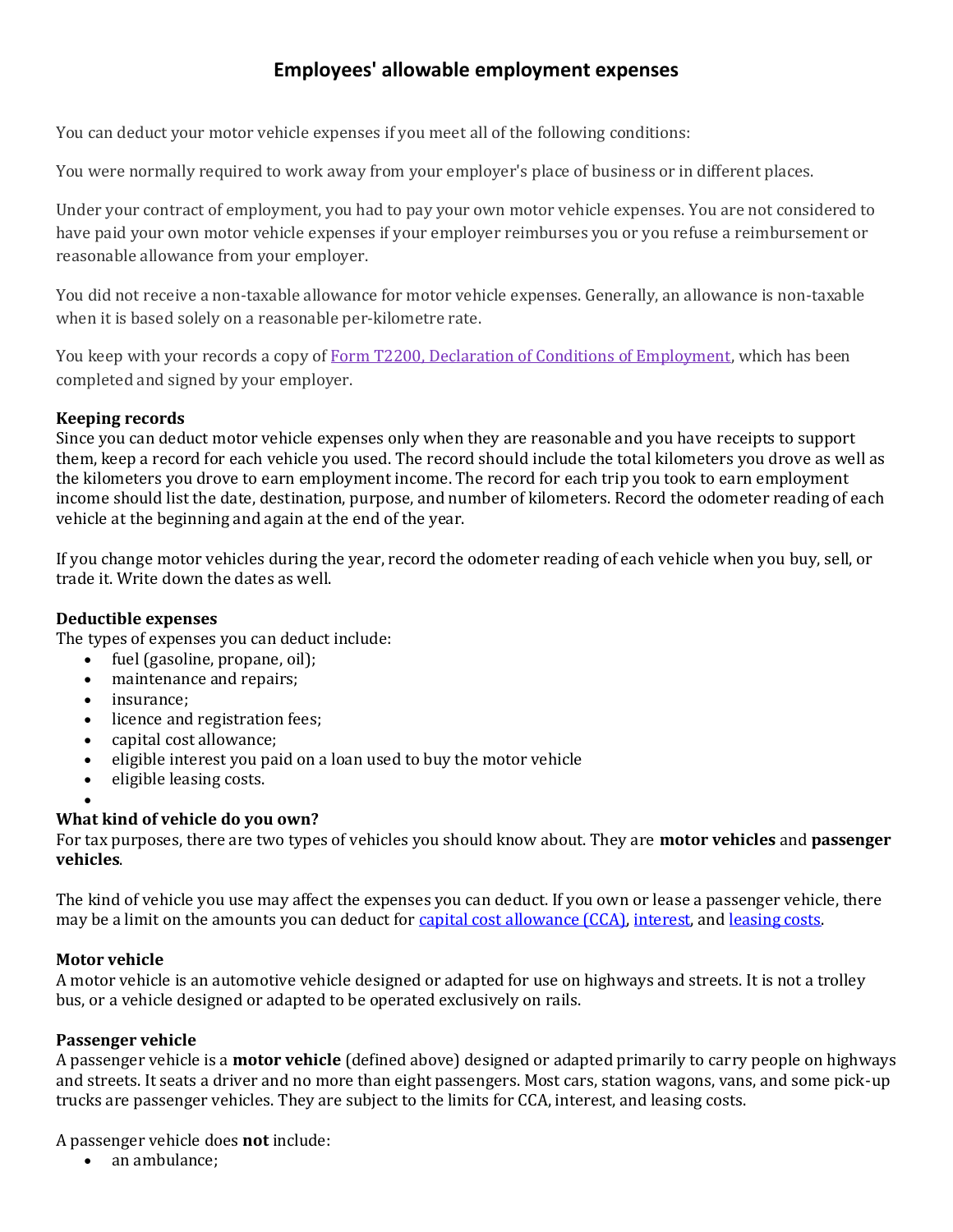- clearly marked police and fire emergency-response vehicles;
- clearly marked emergency medical services vehicles used to carry paramedics and their emergency medical equipment;
- a motor vehicle you bought to use mainly (more than 50%) as a taxi, a bus to transport passengers, or a hearse in a funeral business;
- a motor vehicle you bought to sell, rent, or lease in a motor vehicle sales, rental, or leasing business;
- a motor vehicle (except a hearse) you bought to use in a funeral business to transport passengers; or
- certain vans, pick-up trucks, or similar vehicles.

#### **Employment use of a motor vehicle**

If you use a motor vehicle for both employment and personal use, you can deduct only the percentage of expenses related to earning income. To support the amount you can deduct, keep a record of both the total kilometers you drove and the kilometers you drove to earn employment income. We consider driving back and forth between home and work as personal use.

A log book is required that includes the total kilometers you drove as well as the kilometers you drive to earn employment income. The record for each trip you took to each employment income should list the date, destination, purpose, and number of kilometers.

Employer's place of business means a permanent establishment of the employer, such as an office, factory, warehouse, a field office at a large construction site, branch or store in relation to which the employee was hired, to which he or she was assigned and to which the employee ordinarily reports for work.

If you use more than one motor vehicle to earn employment income, calculate the expenses for each vehicle separately.

#### **Interest expense**

You can deduct interest you paid on money you borrowed to buy a motor vehicle or passenger vehicle that you use to earn employment income.

If you use [a passenger vehicle](http://www.cra-arc.gc.ca/E/pub/tg/t4044/t4044-e.html#P624_45827) to earn employment income, there is a **limit** on the amount of interest you can deduct.

#### **Leasing costs**

You can deduct amounts you paid to lease a motor vehicle you used to earn employment income. If you use a passenger vehicle to earn employment income, there is a limit on the amount of leasing costs you can deduct

#### **Capital cost allowance (depreciation)**

You cannot deduct the cost of a vehicle that you use to earn your income. However, you can deduct a percentage of the property's cost. The part of the cost you can deduct or claim is called **depreciation** or, for income tax purposes, **capital cost allowance (CCA)**.

#### **Can you claim CCA?**

If you are an employee earning **commission income**, you can claim CCA on your vehicle if you meet certain conditions.

If you are an employee earning a **salary**, you can claim CCA on your vehicle.

#### **Classes of depreciable properties**

Depreciable properties are usually grouped into classes. To claim CCA, you should know about the following classes.

#### **Class 10**

The maximum CCA rate for this class is 30%.